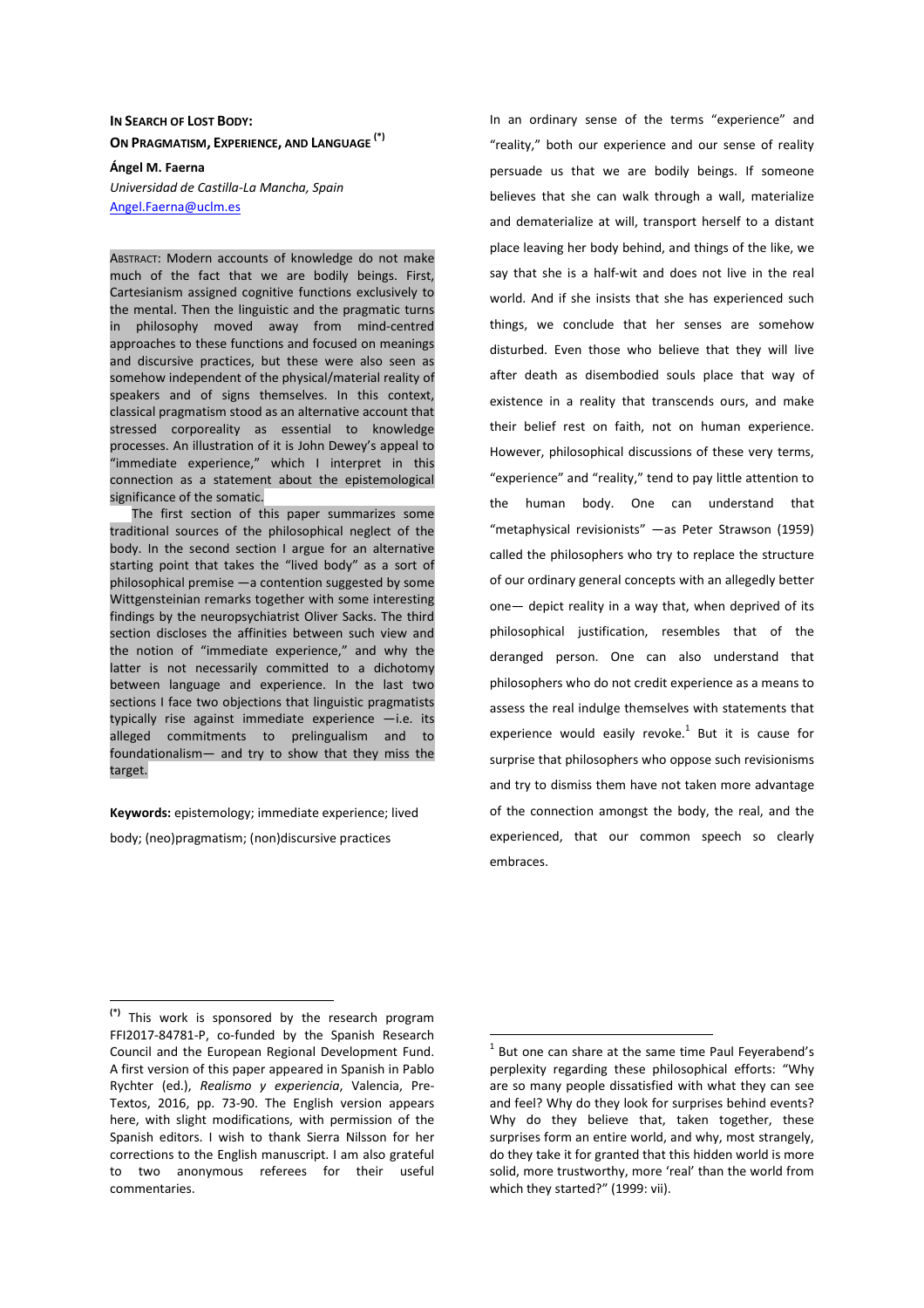# **1. The lost body**

The neglect of the human body within the mainstream of Western philosophy goes back to Plato, whose influence pervaded Neoplatonist doctrines and then was rapidly subsumed in the early philosophical systems of the Middle Ages. The influence was so strong that it eclipsed other Ancient schools, like the Cyrenaics, the Stoics, or the Cynics, where concern with the body was taken as a central issue. As a matter of fact, Plato's influence was so determinative that it cast a shadow even over Socrates's opinion, phrased by Xenophon in the following terms:

The body is valuable for all human activities, and in all its uses it is very important that it should be as fit as possible. Even in the act of thinking, which is supposed to require least assistance from the body, everyone knows that serious mistakes often happen through physical illhealth (quoted in Shusterman 2000: 267-8).

In Modern philosophy, Descartes admittedly consolidated the isolation of thought activities from bodily processes by construing the relationship between them as that of a (problematic) communication between two different, self-sufficient entities. Thus a "metaphysical problem" emerged —and we all know that the adjective "metaphysical" evokes as pessimistic prognoses when applied to problems, as the adjective "lethal" does when applied to diseases. Descartes, however, did not ignore that an ill condition of the body can cause serious mistakes in judgment. This was precisely one of the reasons for him to distrust the senses as a reliable source of knowledge -like the Ancient skeptics did before him. But he did not draw the seemingly obvious conclusion that a good condition of the body should count therefore as a necessary, though probably not a sufficient, condition of reliable judgment. Descartes acknowledged that without sense experience we would not be able to complete our scientific picture of the world in all its particularities (1998: 249), but he firmly believed that the first principles of the world order

108

revealed themselves to pure reason only, "pure" meaning a faculty that does not depend upon bodily operations.

Most contemporary epistemology is —or purports to be— anti-Cartesian in two important respects: it condemns foundationalist views of knowledge as well as vocabularies that refer ultimately to "the mental." The latter, however, is not accompanied in the least by the conjugate vindication of the corporeal as an indispensable constituent of knowledge. It is quite true that the so-called "strong program" in naturalized epistemology strives to redirect philosophers' attention to the study of the organic processes underlying cognitive functions. But it is hard to see, for those who do not commit to that program, how a better understanding, say, of brain activity would shed any light by itself on such epistemological questions as justification, objectivity, or realism, which in fact are begged in the very use of brain science as a source of relevant answers. On the other hand, and more to my point here, the program does not account for the *inherent* relationship (if there is any) between knowledge and the body. The latter is, I think, the conceptual challenge that Cartesian metaphysics left us to cope with, not the empirical challenge of finding out physical counterparts for mental operations.<sup>2</sup>

#### **2. "Here is one leg"**

 $\overline{a}$ 

Ludwig Wittgenstein is one of the contemporary philosophers who can help in coping with the aforementioned challenge; even though his philosophy

 $2$  Descartes did not deny that such correlations exist, and he himself looked hard for them. It is a common mistake to think that Descartes held that the self is just a mind or spirit and not, *de facto*, also flesh and blood; this is already evident from the full argument of *Meditations on First Philosophy* and even more so from his work as a whole. Nevertheless, that mind and body are "numerically the same" did not mean for Descartes that they are "essentially" or conceptually one. See footnote 4 bellow —and, for a full discussion of this point, Ors & Sanfélix 2014.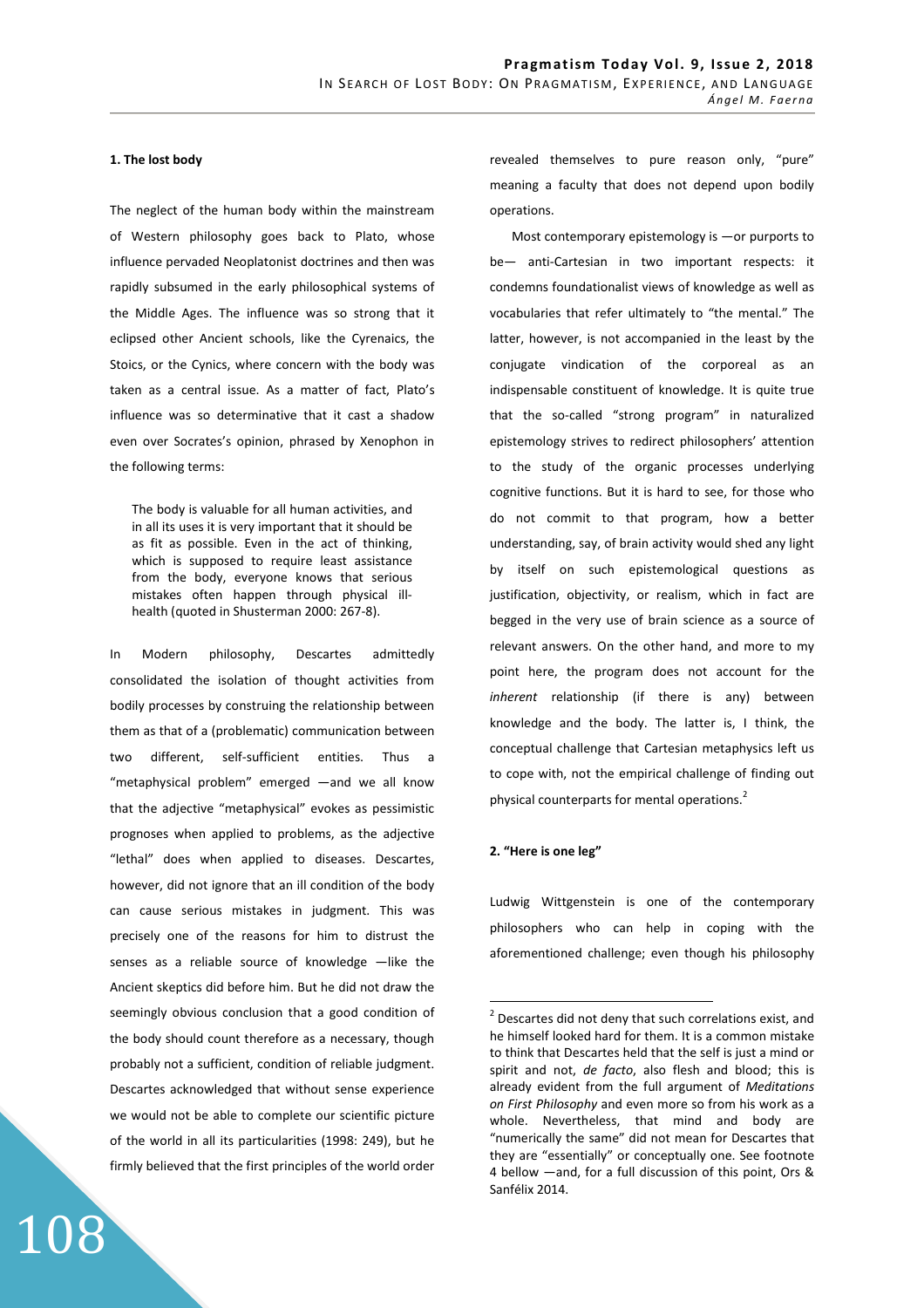is not directly concerned with epistemology, it still suggests reasons to think that epistemologists' inattentiveness to the corporeal dimension of human beings has misled them in important ways.

When Wittgenstein states that one cannot doubt whether one has a body (1979: §257), his statement should strike not only Cartesians but also "neurophilosophers." For one thing, if I think of my body as an observable object among others, or as a mere "material thing," it does not seem that the proposition "I am a material thing" has a privileged epistemic status, for the question "What is a material thing?" has not an evident answer. If I take "matter" to mean what physics says about such entities as fields and particles, or such magnitudes as mass, force, or movement, I must accept that my own material nature is no more transparent to me than is the material nature, say, of Mars. In this respect, my being a piece of matter, according to whatever description of matter provided by physical theory, is known to me indirectly and only as far as I commit to that theory. Hence, it is not indubitable knowledge.

Certainly, the notion of matter admits of descriptions that are independent of our present scientific framework, though not independent of any framework of thought whatsoever. A cursory historical survey would show that the meaning of the term "matter" has shifted many times; or, more properly, that to read Aristotle's "hylé," Descartes' "res extensa," and Popper's "first world" (just to mention some representative cases) as if they all referred interchangeably to "matter" is a convenient expedient but not a rigorous view. Now, what is significant about Wittgenstein's above statement is precisely that it does not seem to depend on any particular framework of thought concerning material entities in general.

On the contrary, this statement brings to the foreground the discontinuity existing between what we *know* about things like Mars, particles, or what science generically calls "bodies", on one hand, and the awareness that we ourselves are corporeal, on the other. According to Wittgenstein, what I know is that about which I can give or ask for reasons, produce or demand proofs, rise or resolve doubts, etc. In a word, knowledge is *discursive*. Then, the statement that one cannot doubt whether one has a body amounts to say that the awareness of our own bodies is *not* discursive, in this sense. This is the reason why we cannot make sense of doubting or proving that we have a body; nor can we use such awareness —as G. E. Moore (1993a) wrongly thought— as a premise in order to prove the existence of "bodies" in general. The question is, then: how *that* body that we indubitably have —not the one that we tentatively know to need oxygen in order to live and neurons in order to think— intervenes in knowledge?

The first thing to be noticed in this connection is that one *experiences* that body. This may sound vaguely esoteric, for this experience is not of the same sort as the one that a physicist, a physician, or a neurologist may have of a human body as an "observable object," and this fact seems to suggest that the kind of experience involved here is out of reach for science. However, some scientists think that the converse is true: it is the reductionism exerted by science when it comes to think of the human body —in what the neuroscientist Alexander Luria labelled as the "veterinary approach" $3$ that impedes a scientific outlook on the subject. Oliver Sacks, one of Luria's followers, points at the Cartesian bias of this reductionism:

It is clear, first and foremost, that our bodies are personal —that they are the first definers of ego or self. ("The ego is first and foremost a bodyego," as Freud writes.) But none of this has really entered neurology. Neurology still bases itself on a mechanical model [...]. The mechanical model goes back to Descartes, to his dichotomous division of body and soul, his notion of the body as an automaton, with a knowing-willing "I" somehow floating above it.

But clinical and personal experience —an experience such as I relate in this book— is totally incompatible with such a duality; it shows

109

<sup>&</sup>lt;sup>3</sup> See Sacks 2012: 202.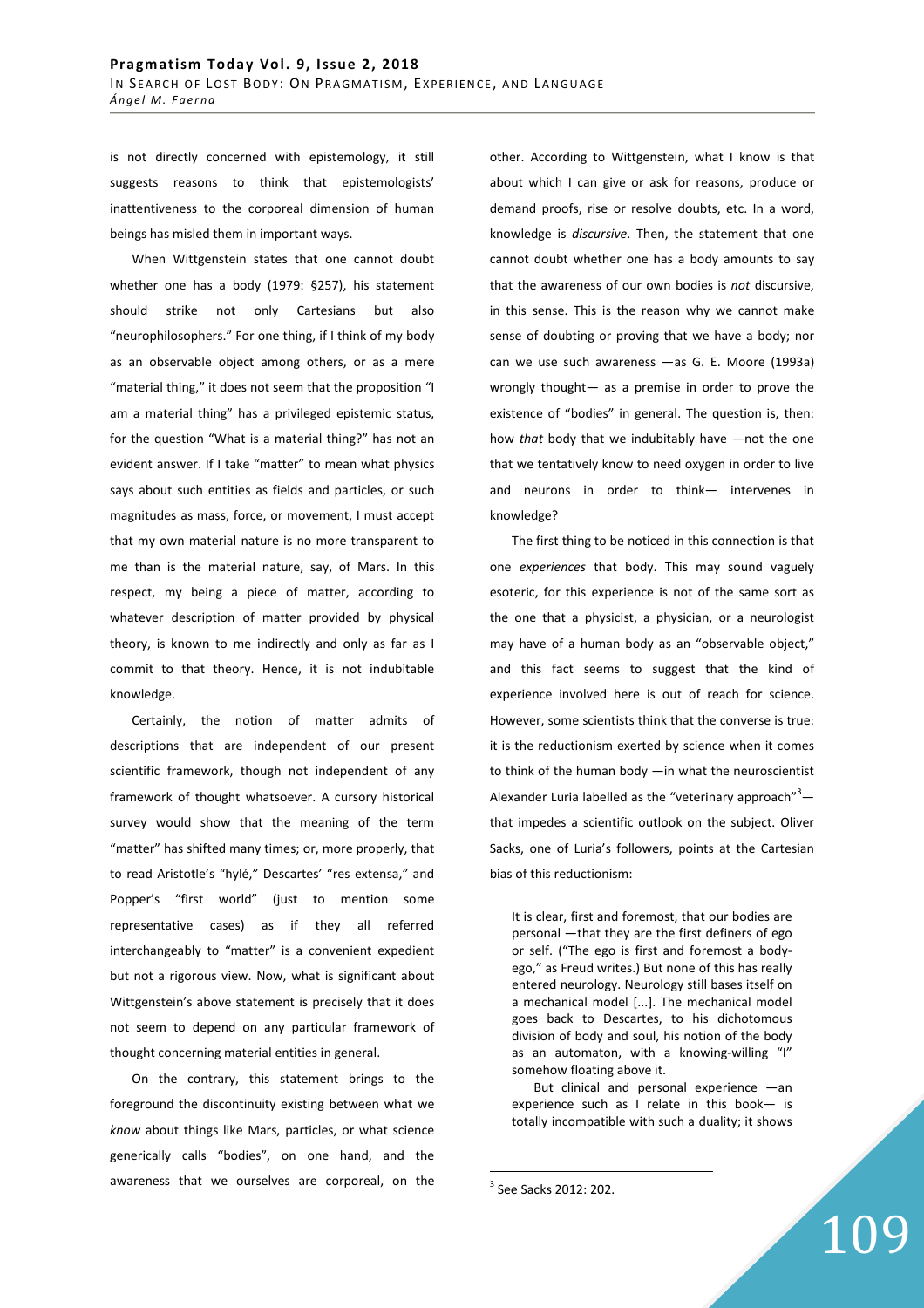$\overline{a}$ 

the bankruptcy of the classical model (2012: 203).

The appeal to "clinical and personal experience," coming from a scientist, should catch the attention of epistemologists with a naturalistic disposition. On the other hand, it is telling that Sacks thought of Wittgenstein when he underwent the astonishing experience that he recollects in his book: the temporary "loss" of one of his legs as a result of an operation after a mountain accident. His left leg was still there after the operation, but not only was he unable to feel it and unable to move it, but he did not even recognize it as *his*, that it was an integral part of *his* body, or as belonging *to him*. To all *empirical* effects, that inert limb had ceased to be a part of his personal, corporeal reality, and seeing it stuck *to his body* was revolting and terrifying for him. This syndrome had been described earlier in psychiatry books as a mere hysteric disorder, but now Sacks had found out that it had a neurologic basis —it was a mistake in judgment caused by an illness of the body, so to say. Going through that experience in the first person made him understand in what relationship his personal self stood to his body in an entirely new way. In describing the struggle that took place inside him while lying in bed and trying to assimilate intellectually what he was living, Sacks writes:

I heard, in Wittgenstein's voice, the opening words of his last work, *On Certainty*: "If you can say, *Here is one leg*, we'll grant you all the rest... The question is, whether it can make sense to doubt it." (And only later did I realize that my memory, or imagination, had interposed "leg" for "hand.") "Certainty," for Wittgenstein, was grounded in the certainty of the body. But the certainty of the body was grounded in action (2012: 65).

The kind of experience described by Sacks (the loss of certainty regarding a part of his observable body) and Wittgenstein's statement both invalidate the analysis according to which the proposition "I am a body" is the inclusion of an individual term within a general concept, as, for instance, in "Mars is a body." My corporeity and

110

that that I can attribute to any other observable thing apart from me are "categorially" different, for I experience other things as being corporeal, while my *experiencing* things (including my experiencing myself) is *somatic* in itself. A way to stress the difference I am pointing at would be to distinguish between "the observed body" and "the lived (or personal) body."<sup>4</sup> During his episode, Sacks still could observe his left leg, but he did not live (in) that part of his body any more. Complementary to this, the remark that one cannot doubt whether one has a body conveys our sense that we do not know what it would be like to live a disembodied life.<sup>5</sup> Now, in adding that the certainty of our own body is grounded in *action*, Sacks is expressing an insight that leads to an alternative analysis of the proposition "I am a body:" namely, the experience of being a body is not a conceptual apprehension, it is immediate, because it is primarily practical.

<sup>4</sup> It is fair to acknowledge that this distinction did not escape Descartes, who differentiated the body as "united to the soul" from the body as "a determinate part of matter" in one of his letters (February 9, 1645) to Mesland: "First of all, I consider what exactly is the body of a man, and I find that this word 'body' is very ambiguous. When we speak of a body in general, we mean a determinate part of matter, a part of the quantity of which the universe is composed. In this sense, if the smallest amount of that quantity were removed, we would judge without more ado that the body was smaller and no longer complete; and if any particle of the matter were changed, we would at once think that the body was no longer quite the same, no longer numerically the same. But when we speak of the body of a man, we do not mean a determinate part of matter, or one that has a determinate size; we mean simply the whole of the matter which is united with the soul of that man. And so, even though that matter changes, and its quantity increases or decreases, we still believe that it is the same body, numerically the same body, so long as it remains joined and substantially united with the same soul" (1991: 242-243). I thank Vicente Sanfélix for calling my attention to this passage.

5 Maybe for this reason most Christians believe in a material resurrection with a restored human body, not just in the resurrection of the individual soul. The restoration of the material body is needed to make sense of the idea of immortality as eternal personal *life*.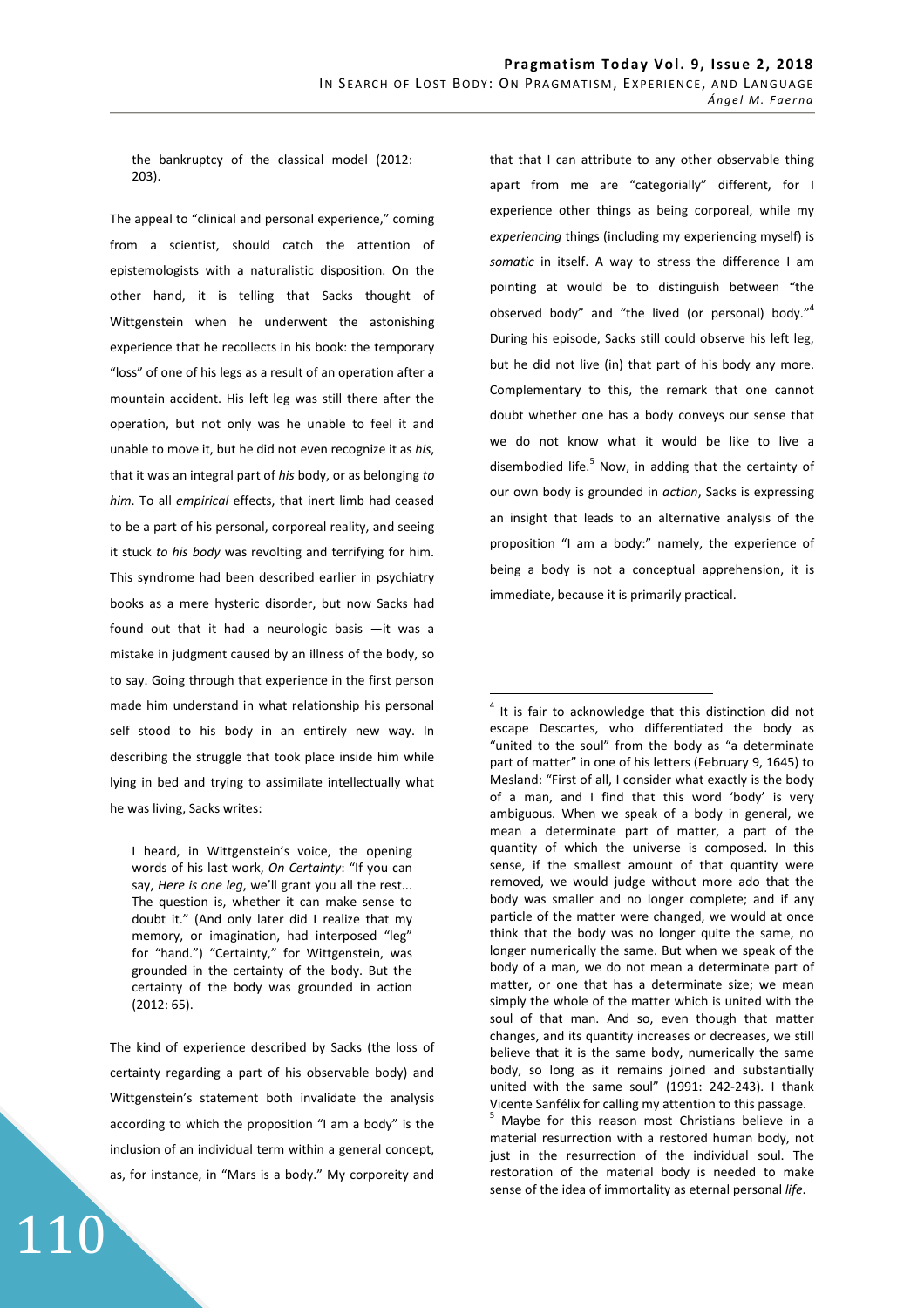#### **3. The practical character of immediate experience**

Sacks quotes from a letter that Alexander Luria addressed to him: "The body is a unity of actions, and if a part of the body is split off from action, it becomes 'alien' and not felt as part of the body" (2012: 166). These words could have well been written by William James —to whom Sacks also refers several times in his book. As a matter of fact, classical pragmatists conceived the practical character of experience precisely in the sense that having an experience is an inherently somatic affaire. For instance, when John Dewey spoke of "immediate qualitative experience"<sup>6</sup> he did not mean a pre-conceptual content presumably given in experience, but the specific way in which each situation, as it is experienced by the subject, evokes an active response a sensory-motor reaction in the first place— to the contents there presented.<sup>7</sup> Pragmatically considered, every experience is, so to say, an awareness of the potentialities of the active body within the situation given at that moment.

The most outstanding feature of this pragmatic concept of experience is that it is radically nonsolipsistic. Dewey used to remind William James' remark that the term "experience" is "double-barreled," for it points in two directions simultaneously:

 $\overline{a}$ 

Like its congeners, life and history, it includes *what* men do and suffer, *what* they strive for, love, believe and endure, and also *how* men act and are acted upon, the ways in which they do and suffer [...], in short, processes of *experiencing*. [...] It is "double-barrelled" in that it recognizes in its primary integrity no division between act and material, subject and object, but contains them both in an unanalyzed totality. "Thing" and "thought," as James says in the same connection, are single-barrelled; they refer to products discriminated by reflection out of primary experience (1971: 10-11).

That is to say, primary (i.e. immediate, qualitative, unanalyzed, non-discursive, practical) experience does not confront us "solipsistically" with our own body, if this means that it does not comprise also the shakes, pressures, and resistances coming from what *is not* our body. It is not accidental that Dewey links "experience," "life," and "history," because "I am a body" entails my being immersed in a temporal course of events, my feeling impacts from the environment as well as my having a sense of traction on it. Could I *not* doubt that I am a body but *do* doubt that it is alive and has a history?<sup>8</sup> Thus, primary experience, far from committing us to subjectivism, reveals subjectivism to be a misrepresentation of experience itself where the abstract dialectic of concepts overlooks the functional inseparability of single-barreled terms like "subject" and "object," "act" and "material," "thought" and "thing," thus concealing the fact that what is experienced and the act of experiencing it entail each other, just as *what* is lived entails the process of *living* it, or the *happening* of some event entails the fact that it *happens to* somebody —i.e. to some *body*.

It is not hazardous to presume that such epistemological problems as realism, objectivity, or skepticism, would have had a different discussion if their

 $\overline{a}$ 

 $^6$  See Dewey 1971: 73-74 and Dewey 1991a and 1991b. According to Dewey, the fact that experienced situations are invested with a specific quality is also at the basis of the intellectual operations that the subject makes with "ideas" referring to those experiences: "When I think of a nest why does a bird come into my mind? As a matter of contiguity, there are multitudinous leaves and twigs which are more frequently and more obviously juxtaposed than is a bird. When I think of a hammer, why is the idea of nail so likely to follow? Such questions suggest, I hope, that even in seemingly casual cases of association, there is an underlying quality which operates to control the connection of objects thought of. It takes something else than contiguity to effect association; there must be relevancy of both ideas to a situation defined by unity of quality" (Dewey 1991a: 257-258). That unity of quality lies not within the situation itself but in the subject's active disposition to that situation, as the example of the hammer clearly illustrates.

 $^8$  Moore himself, when he produced his "list of truisms," already implicitly linked the existence of a human body with its being a living thing existing in time: "There exists at present a living human body, which is *my* body. This body was born at a certain time in the past, and has existed continuously ever since, though not without undergoing changes" (1993b: 107).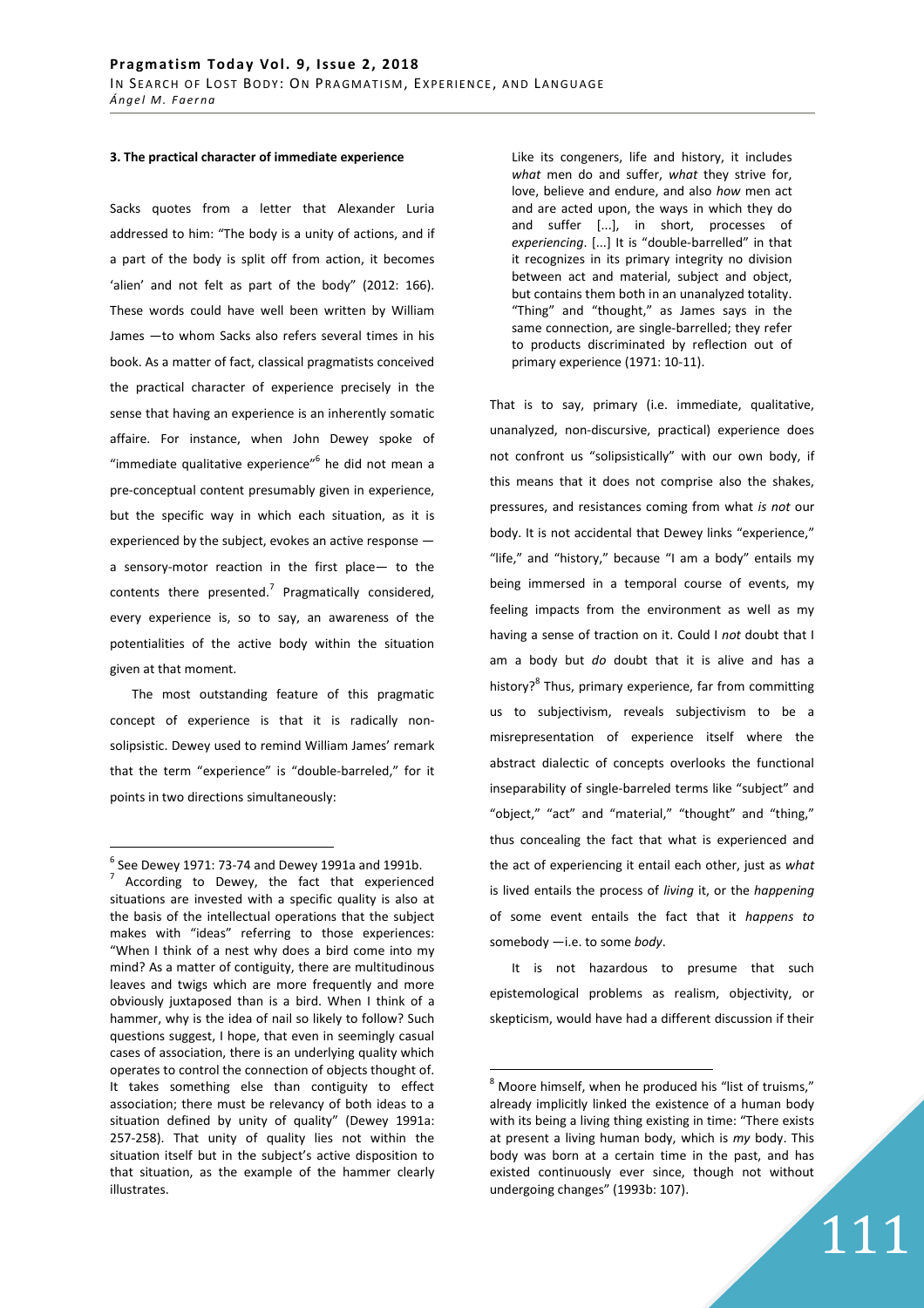departing point would have been a "somatic experience" of the type sketched here. Next, I will consider two reasons why this trail was not, in fact, followed. In a somewhat paradoxical fashion, both have to do with the anti-Cartesian spirit of contemporary epistemology, for in its laudable effort to evade foundationalism and mindcentered approaches to knowledge, it, however, fell prey to the same oblivion of the body as the Cartesian view did.

## **4. Body and language**

The first reason seems rather obvious: the linguistic turn in philosophy would have precluded the vindication of anything that may present itself as "non-discursive" and, to that extent, extra-linguistic. However, I use the conditional tense because the case is not that simple. Nelson Goodman once summarized the evolution of mainstream contemporary epistemology in the following sequence:

[It] began when Kant exchanged the structure of the world for the structure of the mind, continued when C. I. Lewis exchanged the structure of the mind for the structure of concepts, and [...] now proceeds to exchange the structure of concepts for the structure of the several symbol systems of the sciences, philosophy, the arts, perception, and everyday discourse (1978: x).

According to this narrative, the linguistic turn redirected philosophical scrutiny from the Cartesian mind, formalized later by Kant as a rigid structure of possibilities impressed a priori upon our subjectivity, to the languages that codify the symbol systems that make thought possible in the first place. This way, the mind/body opposition seems no longer fundamental inasmuch as languages are not seen as primary mental realities. Therefore, the linguistic turn did not imply by itself that the old view in which the body was left out of the picture should subsist, but something else is needed to explain why a philosophy that redirects scrutiny to the linguistic remains indifferent to the body. In other

112

words, the dualism that concerns us now is not that between mind and body, but that between body and language.

This "something else" is the view that language is *essentially* a vehicle for discourse, that is, a view that equates linguistic competence with the ability to connect meanings in terms of truth-functional relations. The most recent and explicit expression of this view is Robert Brandom's "semantic inferentialism," which defines language users as individuals that get into normative commitments within the practice of giving and asking for reasons (see 2000); but it has an old ancestry, for it descends from that Modern tradition that made the term "experience" to mean a repository of "impressions" whose whole function and use were to validate "ideas" or "concepts," that is, a tradition to which experience was philosophically relevant only because of its justificatory relationship to knowledge. Thus, when the structure of concepts was exchanged by linguistic structures, to use Goodman's phrase, there remained the habit of thinking of the latter as nothing more than a scaffolding for reasoning  $-a$  habit, by the way, that Goodman himself avoids, for the symbol systems that he mentions above include systems that are not inferentially articulated, like perception or the arts, along with others that indeed have this articulation, like philosophy or the sciences.

To a philosophy of language that understands the linguistic only as a manifestation of discursive reasoning, the body remains as irrelevant to the comprehension of linguistic practices as it was, before the linguistic turn, to the comprehension of the activities of the mind. However, not everything in language is reasoning, as true as not everything in experience is cognition. As indicated earlier, Wittgenstein remarked that our experience of being a body cannot be conjugated with epistemologically-laden verbs such as "know," "believe," "doubt," or "justify." For Goodman, on the other hand, the range of language extends to non-inferentially articulated symbol systems like the arts. From the standpoint of these philosophers, thus, the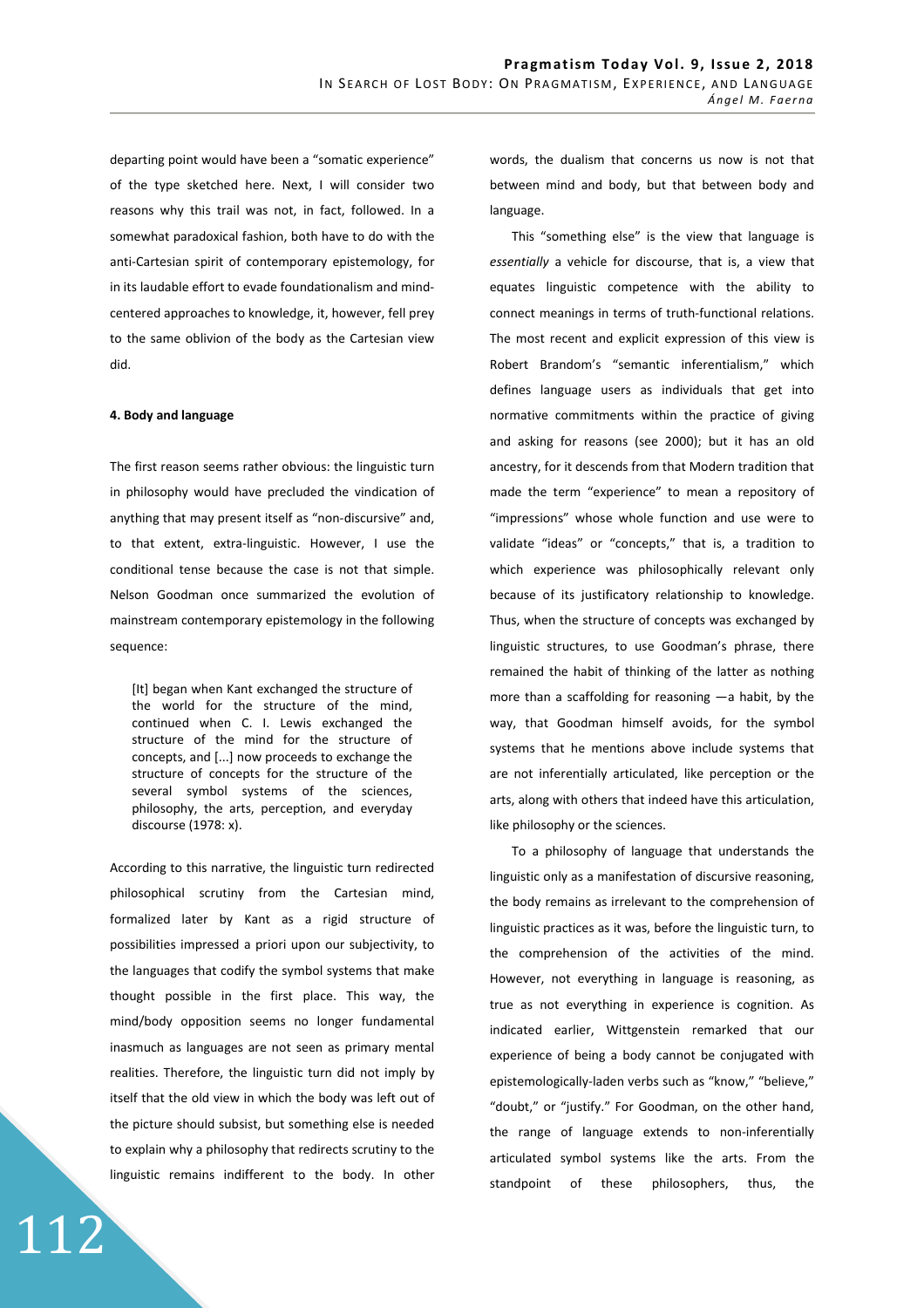abandonment of mind-centered approaches imposed by the linguistic turn does not commit us *per force* to a new dualism between (discursive) language and (nondiscursive) bodies.

Moreover, such dualism seems explicitly precluded in Wittgenstein's case by his peculiar way of relating linguistic to non-linguistic behaviour  $-$ i.e. to bodily movements— within "language-games." His *Philosophical Investigations* opens with a paragraph of Augustine's *Confessions* where different movements of the body are mentioned at least five times in scarcely ten lines —"corpus ad aliquid movebant," "ostendere," "ex motu corporis," "vultu et nutu oculorum," "membrorum actu"— as necessarily accompanying the utterances of words (1981: I, §1). And, in the "primitive language" that Wittgenstein imagines in the subsequent paragraph in order to criticize Augustine's concept of meaning, communication between a builder and her assistant consists of a sort of choreography where utterances —"block," "pillar," "slab," "beam"— are combined with the movement of their arms passing the stones from one to the other  $(1, 62)$ .<sup>9</sup> Brandom argues (2011: 31), consistently enough with his own theoretical assumptions, that the latter is not in fact a case of linguistic communication, provided that the rules that both participants follow in using words do not involve inferential commitments. However, Brandom's contention that the participants are not *saying*, i.e. that their behaviour is "vocal" but not "verbal," seems to me a mere stipulation in order to preserve his own restrictive definition of what should count as "language."<sup>10</sup>

 $\overline{a}$ 

Earlier than Wittgenstein, John Dewey (1987: 67 ff.) had already conceived meaning as inseparable from nonlinguistic behaviour, not by imagining more primitive forms of language but simply by observing how linguistic abilities emerge in real contexts of psychological development. Before they are able to speak, children learn how to say what they need or want by crying. They *say* it because their cries are intended to evoke a certain response; that is, these cries are already speech-acts, $^{11}$ in contrast to the involuntary cries that the baby effects as mere vocal counterparts of its organic condition. In these rudimentary utterances, the primary use of language as a signal-system for human communication reveals itself —a function that could by no means be accomplished without a parallel display of motions, gestures, grimaces, glances, and other forms of body expression. In a substantial sense, therefore, we learn and teach— to talk with and from our bodies within practical contexts or situations that involve physical action; it is only as a part of such practical situations that "language-games" can take place.

This explains Wittgenstein's dictum that "language did not emerge from some kind of ratiocination" (1979, § 475). Anyway, Dewey and Wittgenstein were not thinking from scratch. Dewey, for instance, quotes the Danish linguist Otto Jespersen in support of the idea that language emerged in connection with such physical activities as dancing and singing, where playful dimensions overtake intellectual reasoning.<sup>12</sup> Situations

<sup>&</sup>lt;sup>9</sup> As Wittgenstein's "counterexample" reveals, it is not the intervention of bodily movements what he thinks mistaken in Augustine's picture of the acquisition of language.

<sup>10</sup> Wittgenstein, in contrast, limits himself to observe that this would be only "a language more primitive than ours" (ibid.). I have developed more fully this criticism of Brandom's narrow concept of "linguistic practice" elsewhere (see Faerna 2014).

 $\overline{a}$  $11$  Let me note in passing that not only the approach to language inspired by "the second Wittgenstein," but also that stemming from John Austin's theory of speech-acts, challenges inferentialist semantics and pays attention to non-discursive dimensions of linguistic behaviour.

<sup>&</sup>lt;sup>12</sup> "Language originated as play, and the organs of speech where first trained in this singing sport of idle hours" (Jespersen 1894: 355). Dewey's quotation from Jespersen in *Experience and Nature* (where the author's name is misspelled as "Jesperson") comes from pages 356-357 of the same work: "[Jespersen] says that many linguistic philosophers appear to 'imagine our primitive ancestors after their own image as serious and well meaning men, endowed with a large share of common sense ... They leave you with the impression that these first framers of speech were sedate citizens with a strong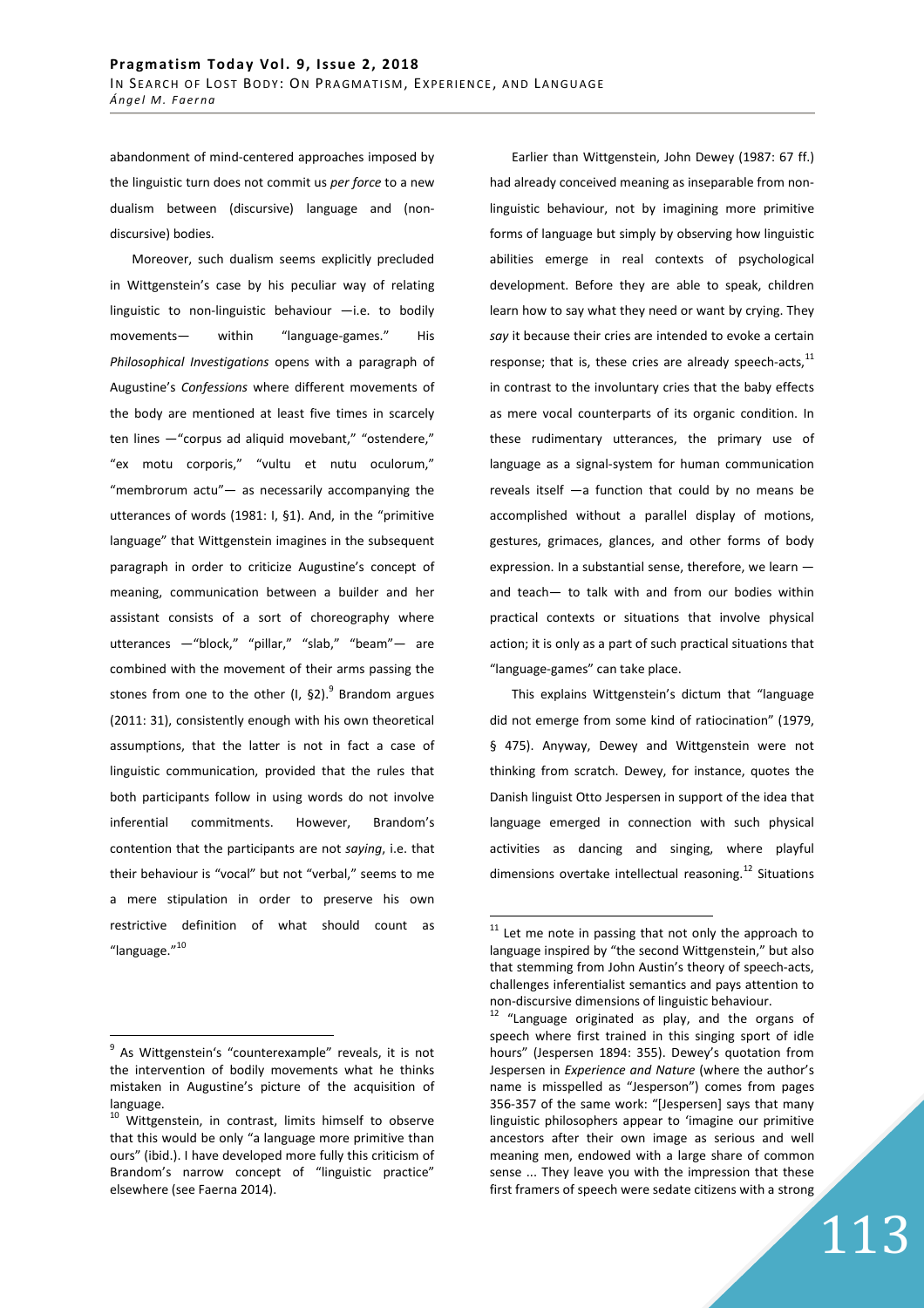$\overline{a}$ 

as those described by Jespersen, Wittgenstein or Dewey, in spite of being pre-discursive —or maybe *because* of this fact— disclose the original use of language tools, namely, to serve as symbolic systems that channel and shape shared practices within human communities. $^{13}$ 

The philosophers of the linguistic turn proceeded in due course to a "pragmatic turn" that gave preeminence to language as practice, but this second turn was not of the type advocated by Dewey or Wittgenstein, where the practice involved was not linguistic through-and-through. Had it been of that type, epistemological inquiries would have been likely readdressed toward problems less concerned with justification and much more involved in what can be loosely called "philosophy of culture." The naturalization of epistemology would have then turned an eye to disciplines like anthropology, history, sociology, or psychology, instead of plunging into neurophysiology that "quaint favorite child of the analytic philosophers," as Jürgen Habermas calls it (1990: 15).<sup>14</sup> This would have been so because the rationale of the practice that supports language as a whole refers ultimately to

<sup>13</sup> Dewey stressed the difference between language considered as a means for communication, this being its primary function as a cultural device, and language considered as a means for inquiry, or as ordered discourse, which appeared later as a result of cultural evolution and intellectual maturation (see Faerna 2014: 365-368).

 $14$  This shift toward cultural naturalism is being demanded by philosophers nowadays like Thomas Alexander: "It is high time we started thinking about 'philosophy of culture' rather than 'philosophy of mind' and turned toward anthropology and semiotics rather than physics, neurology, or information theory. One could even speak of reviving the idea of a philosophy of symbolic forms" (2014: 67). Alexander does not see this as a turn *within* epistemology, but rather as a move *away from* it (79-80), but I take this to be a verbal question mainly.

114

experience in the pragmatic, double-barreled sense: i.e. to situations in which speakers find themselves, to existing needs and ends in view —in a word, to the experience, life, and history of human bodies. This means that linguistic experience and somatic experience are not only merged in origin, but they remain inseparable all the way down. Linguistic meaning and "the lived body" cannot be severed apart. When Wittgenstein anchors language games to "forms of life," he is thinking of the bodies that we human beings live in no less than of the social habits that we incorporate. For this reason, when he wants to illustrate a situation where linguistic communication is entirely hopeless, he does not ask us to imagine the talk of an alien or a barbarian, but the talk of a lion (1981 II xi: 223).<sup>15</sup>

<sup>&</sup>lt;u>.</u> interest in the purely business and matter of fact aspects of life.' [...] He concludes that the 'genesis of language is found ... in the poetic side of life; the source of speech is not gloomy seriousness, but merry play and youthful hilarity'" (Dewey 1971: 71). It is not unlikely that Jespersen had also partially inspired Wittgenstein's association of language with games. I thank Nicolás Sánchez Durá for pinpointing the exact reference to Jespersen's work, which is missing in Dewey's book.

 $15$  In the same paragraph, just before saying that "if a lion could talk, we could not understand him," Wittgenstein admits that "one human being can be a complete enigma to another. We learn this when we come into a strange country with entirely strange traditions; and, what is more, even given a mastery of the country's language. We do not *understand* the people." He contrasts this with our feeling that "some people [...] are transparent to us," in the sense that we do not think that there is something "*internal* [in them that] is hidden from us." For example, "if I see someone writhing in pain with evident cause I do not think: all the same, his feelings are hidden from me." The second example qualifies, I think, the statement that one person can be "a complete enigma" to another person; note that, if the woman writhing in pain is from a strange country, this does not affect in the least my feeling that I *understand* her. The fact that writhing in pain is a case of body expression supports the point I am trying to make, for it is her being a *human* body that convinces me that she and I share a form of life. It is wholly different with animals; even if we learn to interpret their movements —as intimidating, submissive, attentive, distrusting, menacing, and so on— we cannot know what it is for them to have the corresponding *experience*, even if we avoid conceiving it in solipsistic terms. We cannot say what it would be like to be a lion or a bat, they are not transparent to us (unless we *decide* to think so; see Faerna 2002 for more on this).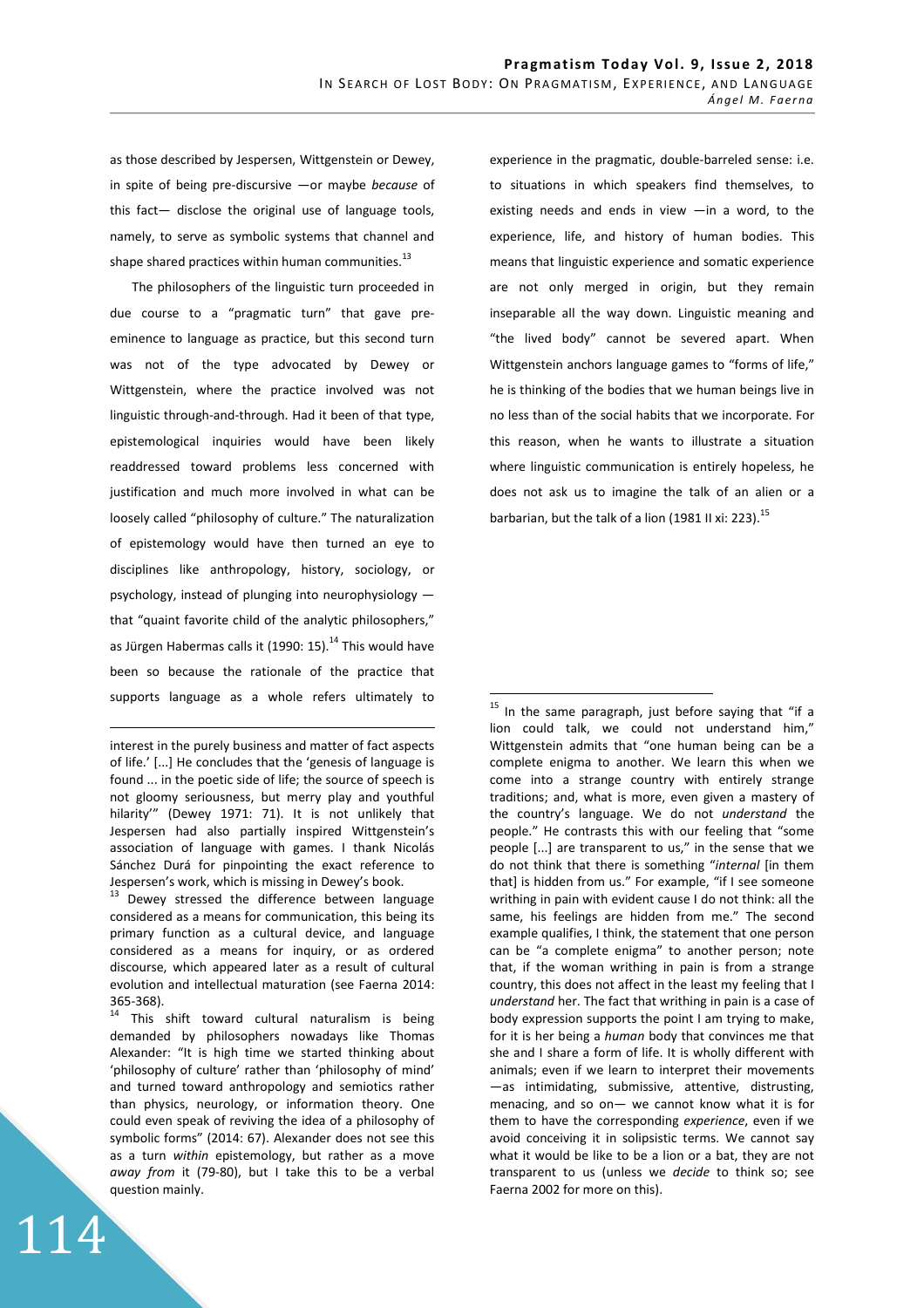## **5. Experience and the Given**

Let us proceed now to the second reason that explains why epistemology after the linguistic turn still remains unconcerned with our bodily dimension. The first reason, I have argued, had to do with the wrong idea that the non-discursive character of bodily experience separates it from public language and confines it to the private sphere of "mental states". The second one alleges that, even if the language/body dichotomy is somehow overcome by following Dewey's or Wittgenstein's account of language, an appeal to experience in any of its forms will take us back to the second mortal sin of Cartesianism: foundationalism.

The concept of experience has been surely the foremost victim of the epistemology inspired by the linguistic turn, ironic as this may be for a tradition that originated in logical *empiricism*. A second irony is that the strongest efforts to obliterate the term "experience" came from philosophers as fond of pragmatism as Richard Rorty or the above-mentioned Brandom, provided that it is hard to pick a single page from James' or Dewey's works that does not contain the term several times —not to mention titles like *Experience and Nature* or *Essay in Radical Empiricism*—. 16

Rorty's version of the argument<sup>17</sup> contends that the use of "experience" in epistemological contexts always involves an attempt to make knowledge rest upon something outside language, which means something that transcends the contingency of our vocabularies and reveals how the world really is —or how it can be univocally known. Any attempt of this sort —the argument proceeds— falls prey to what Wilfrid Sellars called "the myth of the Given:" i.e. the idea that something that is pre-conceptually given can provide

 $16$  The most recent summary of the present pragmatist debate on experience is Hildebrand 2014.

 $\overline{a}$ 

evidence for or against propositional (therefore conceptualized) assertions.

It is true that what Dewey or James termed "experience" (or what Wittgenstein called "certainties") should be taken as something given, for it is not a conceptual elaboration, it is not attained by inference, and it is not the propositional content of a belief. Now, to affirm that there can be something given in this sense is not in itself to commit "the myth of the Given," for the affirmation does not entail that the given element serves as an independent instance to assess the truth-value of judgments, or as a foundation of knowledge. $^{18}$  As stated earlier, to see every experience as conveying knowledge is reductionist, and Rorty incurs this sort of reductionism in assuming that if experience cannot have the role of a foundation in epistemological contexts, then it cannot have any role whatsoever.

To say that experience is something "given" amounts to say only that it is something "had," as opposed to something that we do or produce.<sup>19</sup> But etymologically the term "given" evokes the Latin word "datum" and so the given seems to refer to a collection of "data." The dictionary defines "datum" as "something *known* or assumed; information from which conclusions can be *inferred*,"<sup>20</sup> and this semantic resonance makes Rorty's argument appear plausible enough. But the precedent discussion should have made clear that experience in the pragmatic sense has little to do with the artificial, atomistic notion of a "repository of data" for justificatory

 $\overline{a}$ 

Rorty combats the appeal to experience by philosophers prior to the linguistic turn, like Dewey (Rorty 1982a), as well as subsequent to it, like McDowell (Rorty 1998).

 $18$  "It does not follow [from the argument based on the myth of the Given] that philosophy should never concern itself with the nondiscursive. Drawing this conclusion means assuming that philosophy's only possible use for nondiscursive experience is in justificational epistemology, and that assumption is neither selfevident nor argued for" (Shusterman 1997: 171-172).

 $19$  Thomas Alexander has noted that, although pragmatism is generally associated with the primacy of action or "doing", Dewey considered that "undergoing" is prior: "Undergoing is what Dewey also calls 'having," the qualitative, determinate immediacy of existence as the outcome of a history of events" (2014: 75, see also n. 31).

<sup>&</sup>lt;sup>20</sup> Quoted from Webster's New World Dictionary, Third College Edition; emphases added.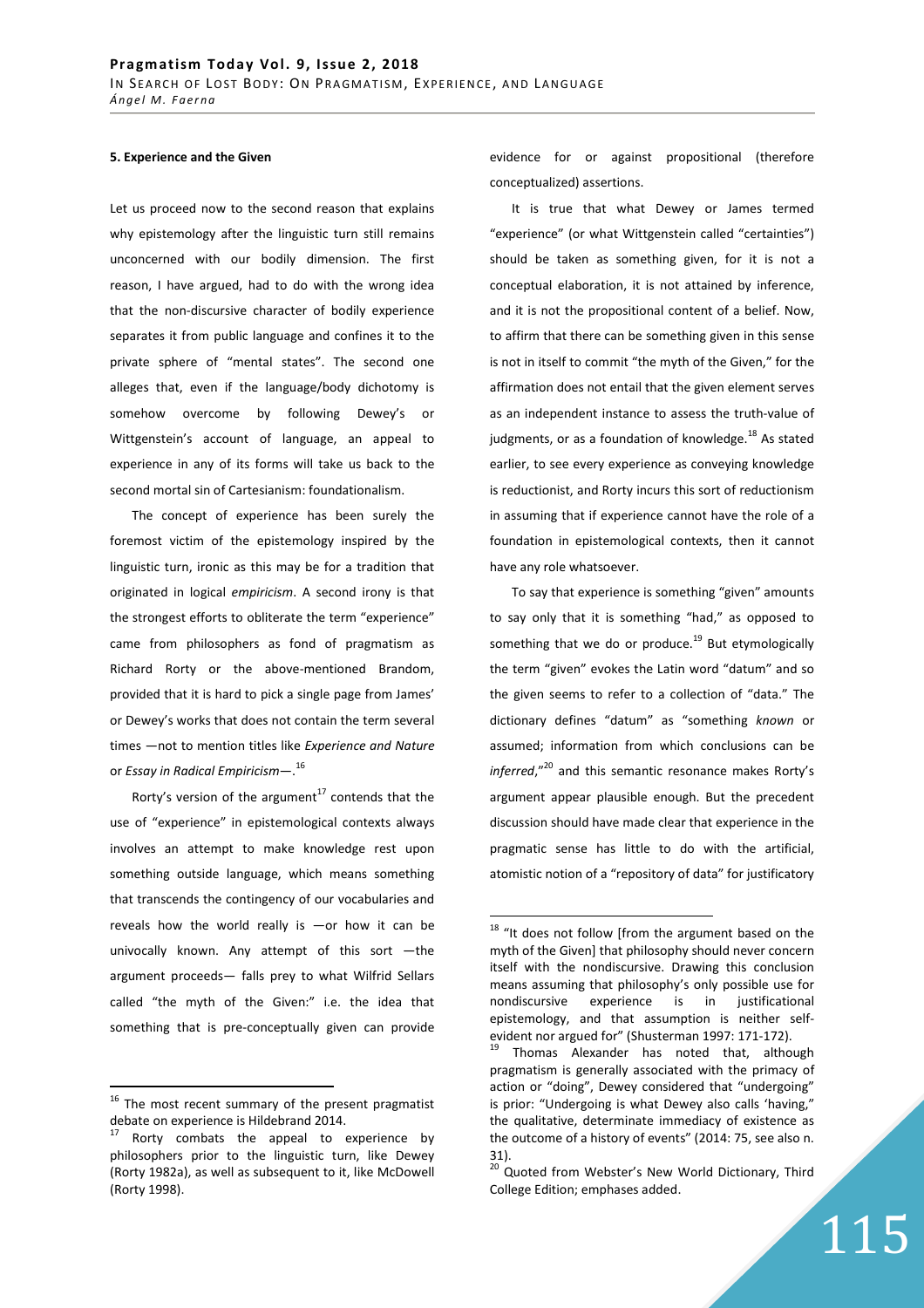purposes, i.e. the concept of experience that Modern philosophy coined in order to foster its foundationalist epistemological agenda. $^{21}$  Thus, this line of argument moves in a vicious circle. In order to break it, we should ask first, not what particular role experience can play within knowledge, but whether it is at all possible to make sense of knowledge pragmatically without that "minimal empiricism" that takes into account what is "given" to us, or what we immediately "have" in the form of situations, needs, and purposes in which our language-games take place. If everything in discursive knowledge reduces itself to a negotiation over meanings, what can account for the existence of discursive knowledge itself *as a practice*? One can dodge this question if one is ready to say that there exists no practice other than linguistic practice. Although some philosophers seem ready to say that, their move does not take us away from the pitfalls of Modern epistemology, but rather takes us back to the long shadow casted by Plato. As Richard Shusterman persuasively puts it:

Textualist ideology has been extremely helpful in dissuading philosophy from misguided quests for absolute foundations outside our contingent linguistic and social practices. But in making this therapeutic point, [...] textualism also encourages an unhealthy idealism that identifies human-being-in-the-world with linguistic activity and so tends to neglect or overly textualize nondiscursive somatic experience. As "the contemporary counterpart of [nineteenth century] idealism," textualism displays idealism's disdain for materiality, hence for the corporeal. [...] The whole project of policing the borders between "the logical space of reasons" and the realm of "physical causes" so as to confine philosophy to the former is just one more assertion of the old dualism of separating the concerns of the superior soul from the corruption of the material body (1997: 173-174; the terms between quotation marks are from Rorty 1982b).

116

 $\overline{a}$ 

The distinction between reasons and causes is one of those conceptual tools that are useful as long as they are not construed as a philosophical dichotomy. It shows its limitations when one tries to take the abandonment of the Cartesian dualism seriously. For if we adopt the pragmatist definition of belief as habit $^{22}$  and admit that habits belong, per se, to the body, it will be difficult for us to see the reasons that support our beliefs (discursively) as totally independent of the causes that make our bodies acquire their habits (physically).  $^{23}$ 

Rorty's target is the idea that experience is a source of "data" to render the exact, univocal depiction of things, but his argument, in fact, deprives language of the capacity that he himself claims for it when he invites us to create new vocabularies that allow for better forms of life.<sup>24</sup> If transforming our ways of speaking can diminish the existing violence and suffering, how can we deny, then, that there is a connection between the meanings we use and the somatic experience that is expressed and reinforced through them? Although the foundationalist ideal of a "tribunal of experience" must be dismissed, the ulterior dismissal of experience at large in accounting for our linguistic practices seems to take things definitely too far. $^{25}$  Rorty's and Brandom's

 $21$  As a matter of fact, it was Peirce who, as early as 1868, gave the foundationalist agenda the deathblow with his criticism of the faculty of "intuition" (i.e. a cognition not determined by previous cognitions) in "Questions Concerning Certain Faculties Claimed for Man" (Peirce 1992)

<sup>&</sup>lt;sup>22</sup> According to Alexander Bain's famous definition, of which "pragmatism is scarce more than a corollary" (Peirce 1998: 399).

 $23$  This insight was anticipated by Spinoza, the Modern philosopher that made most to escape the Cartesian dualism of mind and body: "Human affairs, of course, would be conducted far more happily if it were equally in man's power to be silent and to speak. But experience teaches all too plainly that men have nothing less in their power than their tongue, and can do nothing less than moderate their appetites. [...] The decisions of the Mind are nothing but the appetites themselves, which therefore vary as the disposition of the Body varies" (1988: 496-497).

 $24$  I follow Shusterman (1997: 172-173) on this point. Shusterman observes in the same place that Rorty admitted (in *Contingency, Irony, and Solidarity*) that the distinction between reasons and causes loses utility once we abandon the idea that language "represents" the world.

 $25$  I suspect that Rorty's criticism of McDowell is biased by the fact that the latter slips the term "tribunal" in his characterization of "minimal empiricism," i.e. "the idea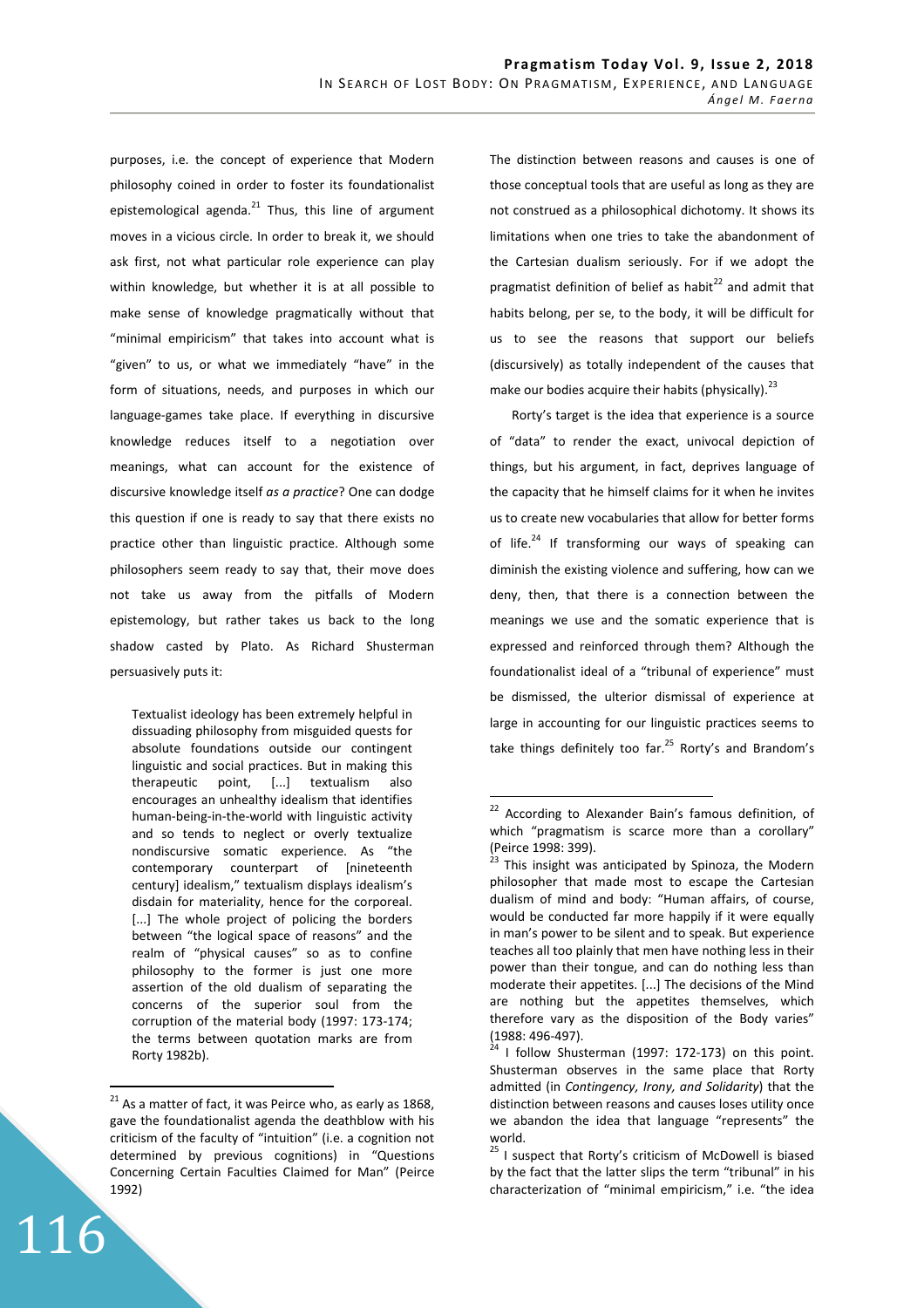mistake is not so much to have despised experience than to have assumed that whoever uses this term is enlisted in doing bad epistemology.

#### **6. Conclusion**

<u>.</u>

Those symbolic systems that Nelson Goodman talked about are generally understood nowadays as aggregates of socially regulated practices, not as mere linguistic objectifications of what previous theories of knowledge had put inside the subject's mind. If one is not willing to repeat the old dualism of mind and body, or the more recent one of language and body, in the form of a third dichotomy between linguistic and non-linguistic games —let me remind that "non-linguistic games" are what really matters if philosophy is to be of any human interest, for they are the arena in which happiness and unhappiness, life and death are decided—, the assessment of such practices should involve something that, in the absence of a better word, can only be described as "experience." This experience does not reside in mind nor vanish in language; it does not supply us with "data" to adjudicate truth-values among propositions taken one by one; it cannot put us in touch with a univocal reality placed beyond the contingency of our vocabularies; but it is the experience enjoyed and suffered by our material bodies, one that links the

that experience must constitute a tribunal, mediating the way our thinking is answerable to how things are, as it must be if we are to make sense of it as thinking at all" (McDowell 1996: xii). "Mediate" is a function that admits of non-foundationalist interpretations, but Rorty's reply turns again, all the same, to the distinction between reasons and causes: "One of the ways in which we interact with [things and persons] is through their effects on our sensory organs and other parts of our bodies. [We should] be content with an account of the world as exerting control on our inquiries in a merely causal way, rather than as exerting what McDowell calls '*rational* control'" (1998: 140). I insist that a philosophical dichotomy between reasons and causes is an unnecessarily high price to pay for the rejection of foundationalism, for it renders all the interactions that our bodies have with persons and things completely irrelevant to epistemology, as nineteenth century idealism did.

discourse of knowledge to specific existential conditions, that does not sever justificatory practices from the activity of evaluating, reproducing, and transforming forms of life. This experience links together the space of reasons and the space of causes, without confusing them but also without making of them something too close to the Kantian distinction between "phenomena" and "noumena."

Experience in the pragmatic sense not only defies traditional and recent dichotomies in epistemology, it also fights cultural divisions as those decried by John Dewey:

Traditional theories in philosophy and psychology have accustomed us to sharp separations between physiological and organic processes on the one hand and the higher manifestations of culture in science and art on the other. The separations are summed up in the common division made between mind and body. These theories have also accustomed us to draw rigid separations between the logical, strictly intellectual, operations which terminate in science, the emotional and imaginative processes which dominate poetry, music and to a lesser degree the plastic arts, and the practical doings which rule our daily life and which result in industry, business and political affairs (1991b: 104).

Particularly, the parallelism that Dewey established between science and the arts becomes more apparent when their respective experiential subject-matters are connected to our bodily existence. If we stop thinking that epistemology and aesthetics are inquiries into something incorporeal (Propositions, Forms), we will start seeing cognitive and artistic activities as parts of one and the same "existential economy" of the lived body, i.e. as forms of organizing the energies of the body in the direction of an enhanced, more meaningful experience.<sup>26</sup>

To say that epistemological inquiries should acknowledge the tribunal of pragmatic experience is not to say that this is the bedrock where the spade is turned, it is rather a proposal to change the tool, or at least to

 $26$  See Dewey 1987, and also Shusterman 2000.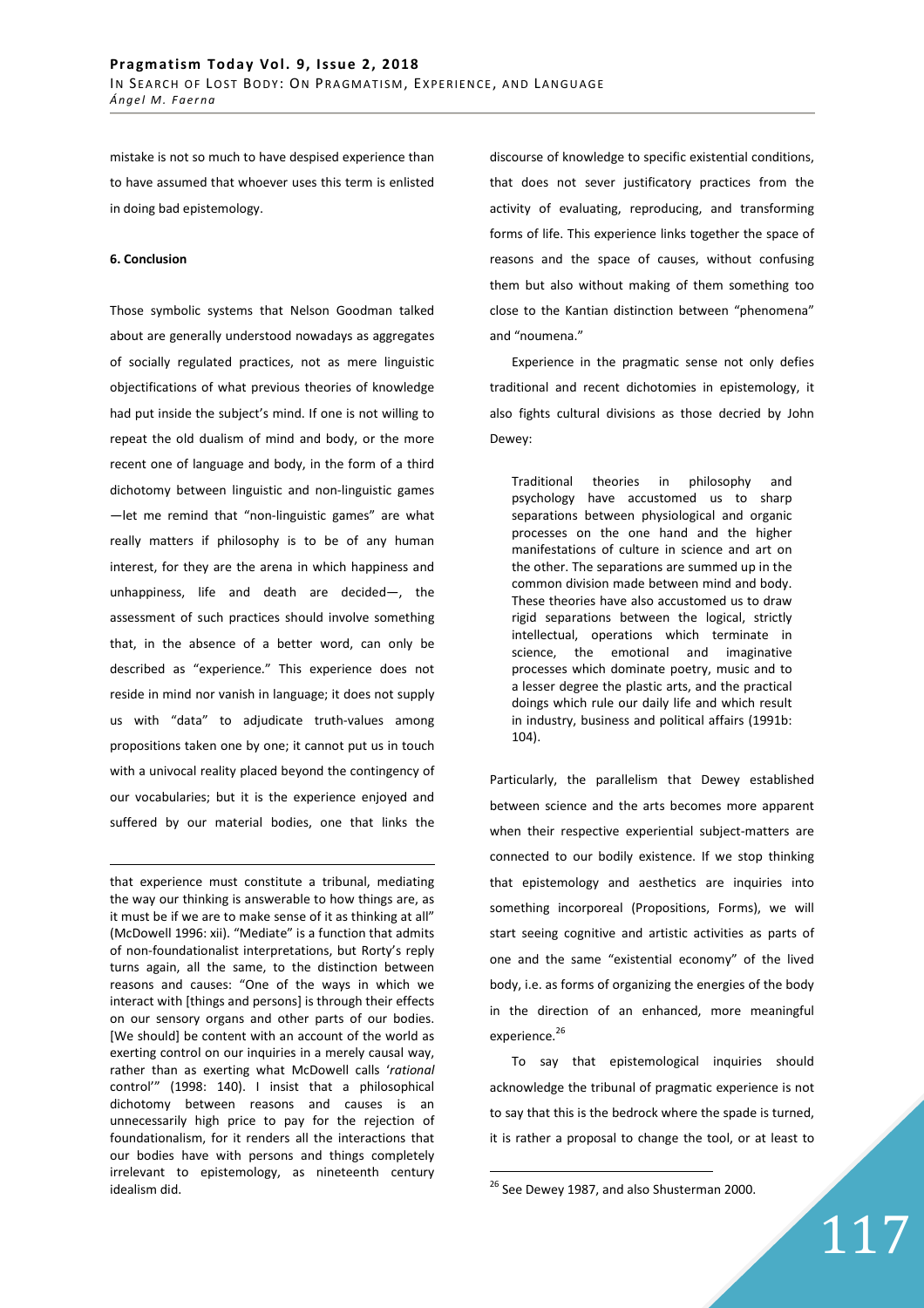start digging somewhere else. If we are to be naturalistic and anti-dualistic philosophers, or even simply realistic persons, we must admit that no one mind ever achieved anything without a body, least of all truth and knowledge and a language to express them. The overly intellectualized outlook bequeathed by Plato not only encouraged metaphysical revisionism —a relatively innocuous consequence—, it also legitimized an undesirable division of labour between those who think and those who act. As Dewey wrote in an almost Foucaultian mood, "Prestige goes to those who use their minds without participation of the body and who act vicariously through control of the bodies and labor of others" (1987: 27). This issue cannot be pursued within the limits of conventional epistemology, and this very fact proves that those limits were drawn too narrowly. Pragmatists should persevere today in the task of pushing them down.

118

#### **References**

- Brandom, Robert. 2000. *Articulating Reasons. An Introduction to Inferentialism*. Cambridge, MA: Harvard University Press.
- ---------- 2011. *Perspectives on Pragmatism: Classical, Recent, & Contemporary*. Cambridge, MA: Harvard University Press.
- Descartes, René. 1991. *The Philosophical Writings of Descartes, Volume III, The Correspondence*, translated by J. Cottingham, R. Stoothoff, D. Murdoch and A. Kenny. Cambridge: Cambridge University Press.
- ---------- 1998. *Principles of Philosophy, The Philosophical Writings of Descartes, Volume I*, translated by J. Cottingham, R. Stoothoff and D. Murdoch. Cambridge: Cambridge University Press, pp. 177- 291.
- Dewey, John. 1971. *Experience and Nature*. Second Edition. LaSalle (Ill.): The Open Court Publishing Company.
- ---------- 1987. *Art as Experience*, The Later Works of John Dewey (1925-1953), vol. 10. Carbondale & Edwardsville, IL: Southern Illinois University Press.
- ---------- 1991a. "Qualitative thought." In *The Later Works of John Dewey (1925-1953), vol. 5*. Carbondale & Edwardsville, IL: Southern Illinois University Press, 243-262.
- ---------- 1991b. "Affective thought." In *The Later Works of John Dewey (1925-1953), vol. 2*. Carbondale & Edwardsville, IL: Southern Illinois University Press, 104-110.
- Faerna, Ángel M. 2002. "Problemas de comunicación: del *Menón* a los *Encuentros en la Tercera Fase.*" *Daímon, Revista de Filosofía* 25: 131-144.
- ---------- 2014. "On norms and social practices: Brandom, Dewey, and the demarcation question." *Transactions of the Charles S. Peirce Society. A Quarterly Journal in American Philosophy* 50 (3): 360-372.
- Feyerabend, Paul K. 1999. *Conquest of Abundance. A Tale of Abstraction versus the Richness of Being*. Chicago & London: The University of Chicago Press.
- Goodman, Nelson. 1978. *Ways of Worldmaking*. Indianapolis, IN: Hackett Publishing Company.

Alexander, Thomas M. 2014. "Linguistic Pragmatism and Cultural Naturalism: Noncognitive Experience, Culture, and the Human Eros." In D. L. Hildebrand (ed.), Symposium "Language or Experience: Charting Pragmatism's Course for the 21<sup>st</sup> Century," *European Journal of Pragmatism and American Philosophy* 6 (2): 64- 90.